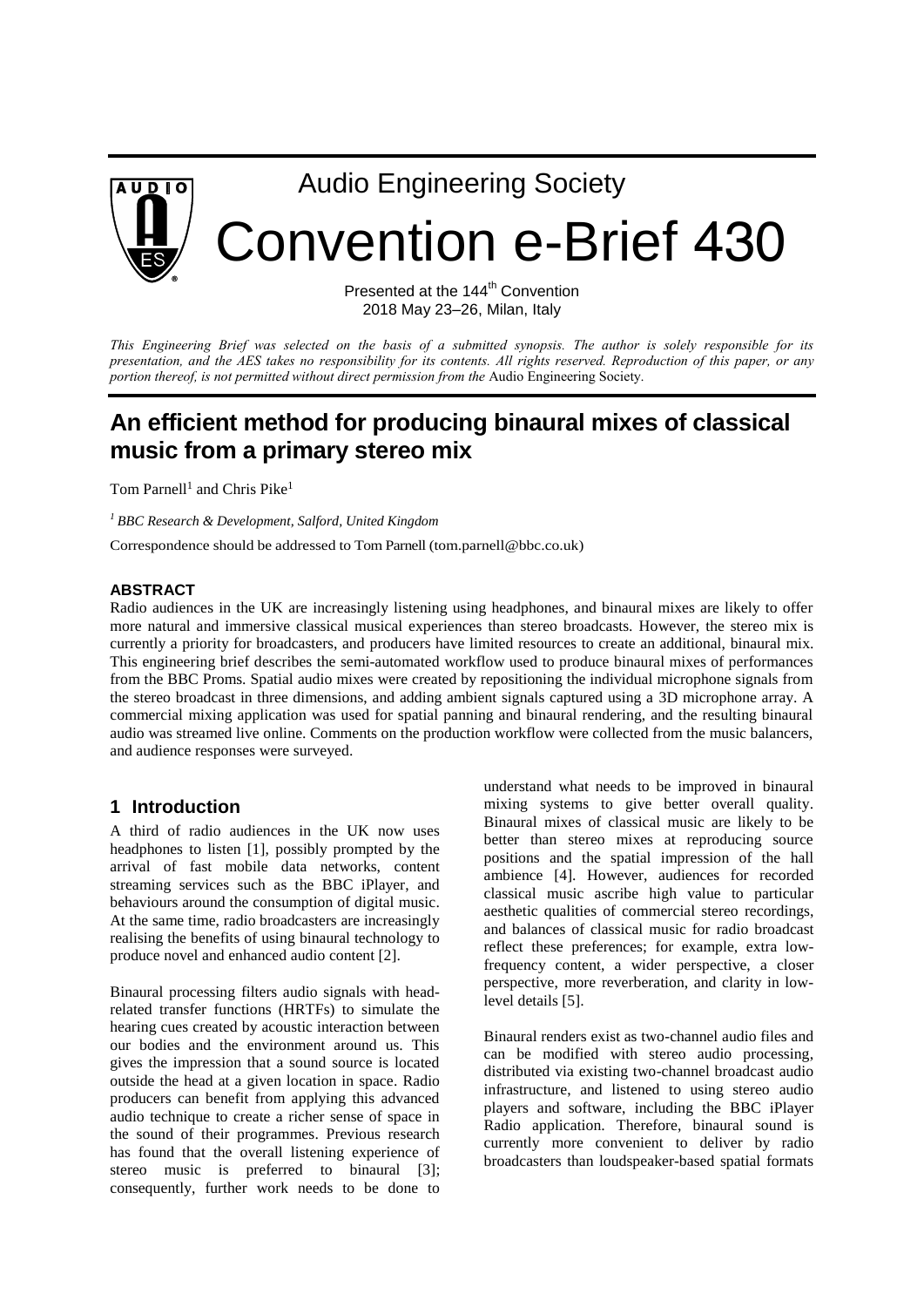like 5.1 surround sound, or object-based audio transmissions for advanced sound systems.

Radio programmes are mixed in stereo and listened to using loudspeakers and headphones. The motivation for creating an additional, binaural mix is to offer an alternative version for headphone listeners which enhances source positioning and ambience. If some of the existing stereo production process can be shared with the binaural production process, this will be beneficial because the valued parts of the stereo mix will be retained and unnecessary duplication of effort will be avoided. The latter point is particularly important for producers who have limited budgets.

#### **2 Context**

The BBC Proms is a festival of classical music held annually at the Royal Albert Hall in London, with every concert broadcast live on BBC Radio 3. A variety of musical forces perform several genres of music, each of which requires different audio mixing skills and techniques. A range of microphones is permanently rigged in the hall (see Figure 1) for the duration of the season, and a collection of ad hoc 'spot' microphones is available for close-miking instruments and singers on stage.



Figure 1. Diagram showing the Proms microphone rig at the Royal Albert Hall.

The BBC radio outside broadcast truck, Sound 3, uses the Stagetec Nexus audio system to route microphone signals and other audio between the hall and Sound 3. A dedicated team of sound engineers and producers creates the stereo music mixes, using Sound 3's Stagetec Aurus mixing console. Speech presentation is added at a second mix position inside the hall, from where the pulse code modulation audio is streamed to Broadcasting House, for broadcast on BBC Radio 3.

The BBC offered an automated 4.0 loudspeaker mix of Proms performances for several years until 2016. This was achieved by routing a sub-mix of the nonambient elements in the stereo music mix to the two front loudspeakers, routing a sub-mix of the ambient elements to the two rear loudspeakers, and adding artificial surround reverberation. This approach required the listener to receive and route four channels (delivered using the web audio application processing interface) through their computer to four appropriately-positioned loudspeakers. The music balancer monitored the feed infrequently. It offered limited spatial benefit to the listener and obtained minimal uptake.

With increased headphone listening, and spatial audio tools advancing, an object-based binaural production seemed appropriate to complement BBC Radio 3's stereo coverage of the 2017 Proms. Twenty-one concerts were streamed live online in binaural sound to represent the range of classical music performed; they included orchestras, soloists, choirs, baroque ensembles, a contemporary music ensemble, solo piano, solo organ, and the worldfamous *Last Night of the Proms* event, with its enthusiastic audience participation. The trial offered a unique opportunity to test binaural music production in an existing live broadcast environment, with experienced music balancers. The public broadcasts offered the chance to gather feedback from the audience.

## **3 Methodology**

An efficient, semi-automated technical workflow was developed for creating binaural mixes based on the existing microphone rig, audio infrastructure, and mix process used to create the stereo music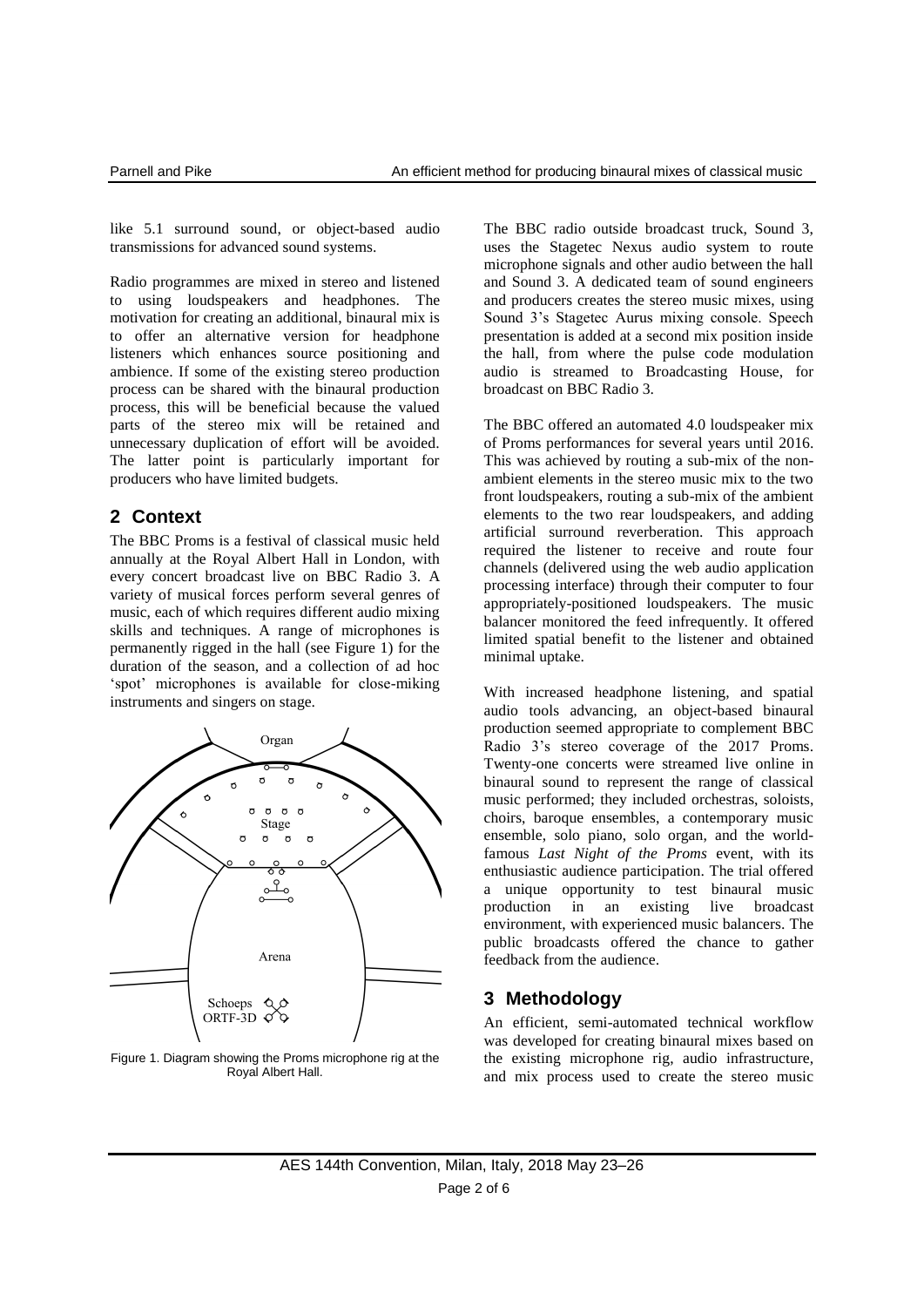mixes. This involved rigging additional microphones in the Royal Albert Hall and integrating with the Stagetec Nexus audio network. For each binaural broadcast, the music balancer was supported in the operation of the binaural production system by one of the authors.

The trial was conducted for acoustic performances only; amplified concerts require a fundamentally different technical approach to achieving the stereo mix, and were therefore not considered here.

#### **3.1 Microphone signal path**

Each microphone signal used in the stereo mix was fed post-fader, post-EQ, post-dynamics processing, post-delay, from the Aurus console into IRCAM's Panoramix spatial audio mixing application, using two MADI connections. This ensured that the relative levels of microphone signals used in the stereo mix were maintained, and that the feeds included any dynamic level changes made by the balance engineer; this included extensive use of the Aurus console's control groups, which allow selections of individual channels (slaves) to be levelcontrolled together by master faders.

The Panoramix software was used to apply threedimensional panning, EQ, delay and binaural rendering of each source. Since most of the microphones used were in static positions for the duration of each concert, their three-dimensional panning could be retained throughout; level changes for different musical pieces were automatically reflected in the binaural mix via the post-fader feeds 'inherited' from the Aurus console.

#### **3.2 Binaural rendering**

Microphone signals were grouped into three types: 'main' microphones, 'spot' microphones, and 3D 'ambient' microphones. Separate binaural busses were established in Panoramix for each specified microphone type and an additional bus was created for the post-fader feeds from the stereo reverberation devices used in the stereo mixes. See Table 1.

Panoramix performs object-based binaural rendering where each source is processed through a binaural filter corresponding to the intended source direction. Panoramix allows the use of user-loaded spatially oriented format for acoustics (SOFA) files [6]; in this case, anechoic head-related impulse responses (recorded using a Neumann KU-100 dummy head microphone) [7].

| <b>Bus</b> | Source type   | <b>EQ</b> applied  | <b>Delay</b>    |
|------------|---------------|--------------------|-----------------|
|            | Main mics     | None               | 28ms            |
|            | Spot mics     | None               | 28ms            |
|            | Ambient mics  | High-pass at 160Hz | 0 <sub>ms</sub> |
|            | Reverberation | None               | 28ms            |

Table 1. Binaural bus processing applied within Panoramix.

In stereo mixes, music peaks are compensated for by overall level control of the master stereo audio group; however, these alterations do not affect the individual post-fader sends from each microphone channel. Sufficient headroom exists in each Aurus channel that the MADI feeds did not peak; however, the consequent summing of these feeds in each binaural bus caused overloading to occur when attenuation was not applied. It was therefore necessary to attenuate each binaural bus by a default of 6dB each; this was a 'starting point' and the eventual level differed depending on the artistic preference for each music balance.

Overall level control of the binaural mixes was directly linked within the Aurus console to the overall level control of the stereo mixes in order to achieve the same dynamic control in both mixes.

#### **3.3 Artificial reverberation**

Artificial reverberation was added to most stereo mixes using a Lexicon 960L and a Bricasti M7. The music balancers used different algorithms depending on the application and for different purposes; for example, to augment the natural reverberation of the hall, to imitate the natural reverberation of the hall, and to 'soften' the use of spot microphones in the stereo mixes. The stereo outputs from the two reverberation devices were mixed into the frontal sound stage of the binaural mixes to perform the same functions.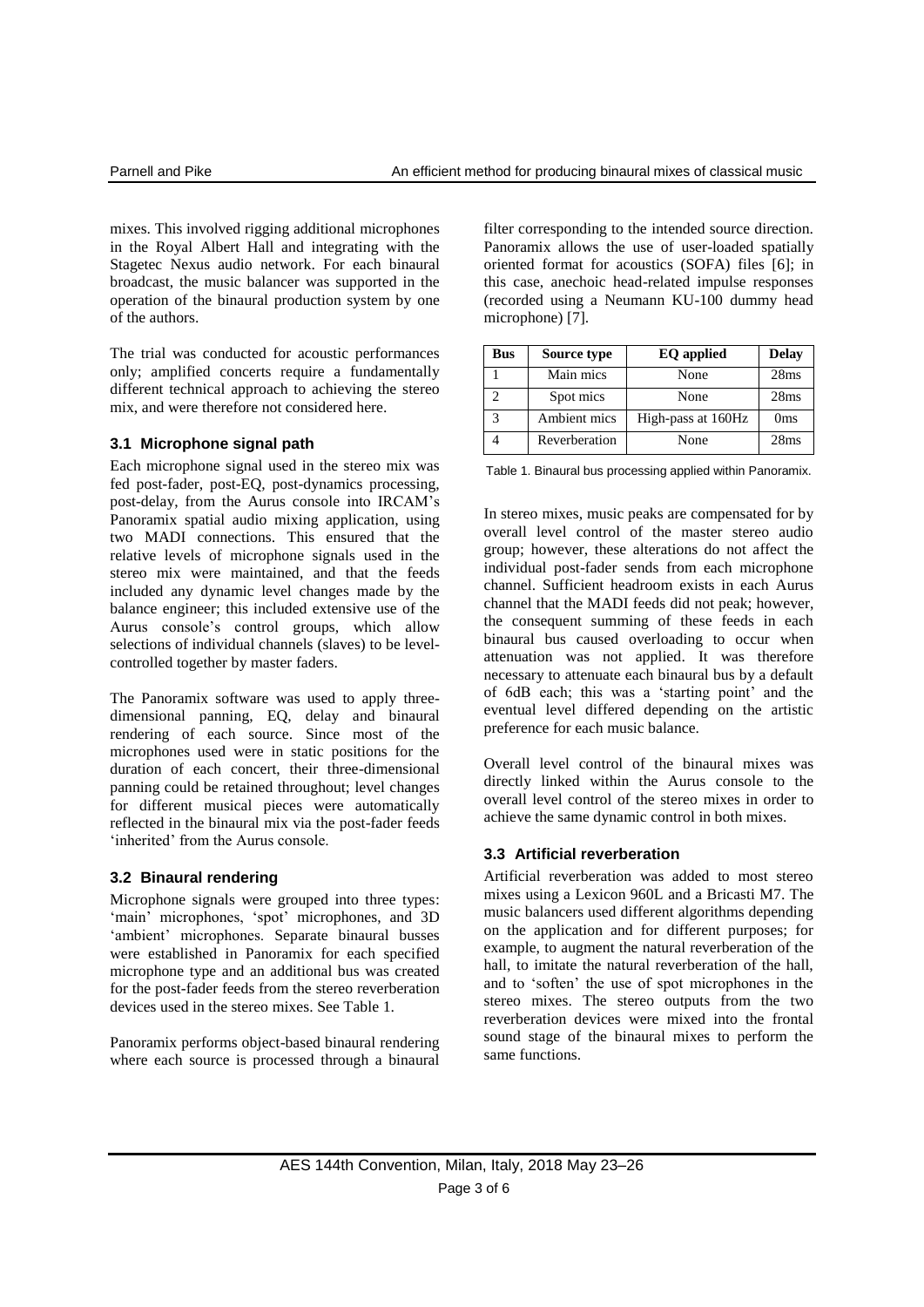#### **3.4 Ambient capture for use in binaural mix**

The general ambience (early reflections, reverberation, and diffuse audience reaction) of the hall was captured spatially using a Schoeps ORTF-3D microphone array, rigged approximately 10m above the Arena, and approximately 12m into the auditorium from the front of the stage (see Figure 2).



Figure 2. Schoeps ORTF-3D microphone array (circled, top left), in situ at the Royal Albert Hall.

| Mic         | Mic<br>label | Layer | <b>Physical</b><br>and panned<br>azimuth | <b>Default</b><br>panned<br>elevation |
|-------------|--------------|-------|------------------------------------------|---------------------------------------|
| <b>MK41</b> | L            | Lower | $-45^\circ$                              | $0^{\circ}$                           |
| MK41        | R            | Lower | $45^{\circ}$                             | $0^{\circ}$                           |
| <b>MK41</b> | Ls           | Lower | $-135^\circ$                             | $0^{\circ}$                           |
| <b>MK41</b> | Rs           | Lower | $135^\circ$                              | $0^{\circ}$                           |
| MK41V       | Lh           | Upper | $-45^\circ$                              | $40^{\circ}$                          |
| MK41V       | Rh           | Upper | $45^{\circ}$                             | $40^{\circ}$                          |
| MK41V       | Lsh          | Upper | $-135^\circ$                             | $40^{\circ}$                          |
| MK41V       | Rsh          | Upper | $135^\circ$                              | $40^{\circ}$                          |

Table 2. Assignment and 3D panning of microphones in Schoeps ORTF-3D array.

The array uses two coincident 'layers' of four microphones, each positioned at the corner of a 17cm-sided square. The lower layer is orientated at  $-30^\circ$  to the horizontal; the upper layer is elevated by  $+60^\circ$ . The eight microphones of the array were spatially panned as in Table 2.

#### **3.5 Miscellaneous considerations**

Individual channel delays are often applied to the microphone signals used in stereo mixes; this helps to compensate for the difference in time of arrival of the sound of an instrument at its 'close' microphone and the 'main pair' of microphones. It was therefore decided to further delay (as detailed in Table 1) all the signals used in the stereo mixes relative to the more ambient 3D microphone array.

A sense of height in the spatial sound field was achieved by applying elevation to the panned positions of orchestral wind, brass, and percussion microphones, and was perceived especially when chorus, organ, and offstage musicians were present in the mix.

The current settings of all the parameters in the Panoramix console can be saved as a template "session" file, making the recall of parameters for different musical pieces much quicker. The first author created a default template file as a 'starting point' for each binaural mix, from which further, musically-informed, creative decisions were made by the music balancers, in collaboration with the producers and the authors. Decisions made included 3D positions of sources, levels of each binaural bus, and levels of some individual sources, such as solo instruments and singers performing with orchestras.

By including all of the microphones and artificial reverberation used in the stereo mixes, it was hoped that the binaural mixes would be as musically and aesthetically similar as possible to the stereo mixes. Any changes to the overall tonal quality of the binaural mixes could be attributed to ad hoc balancing of the four binaural busses and/or the HRTF convolution. These differences were informally monitored on headphones by direct A-B comparison of the stereo and binaural mixes.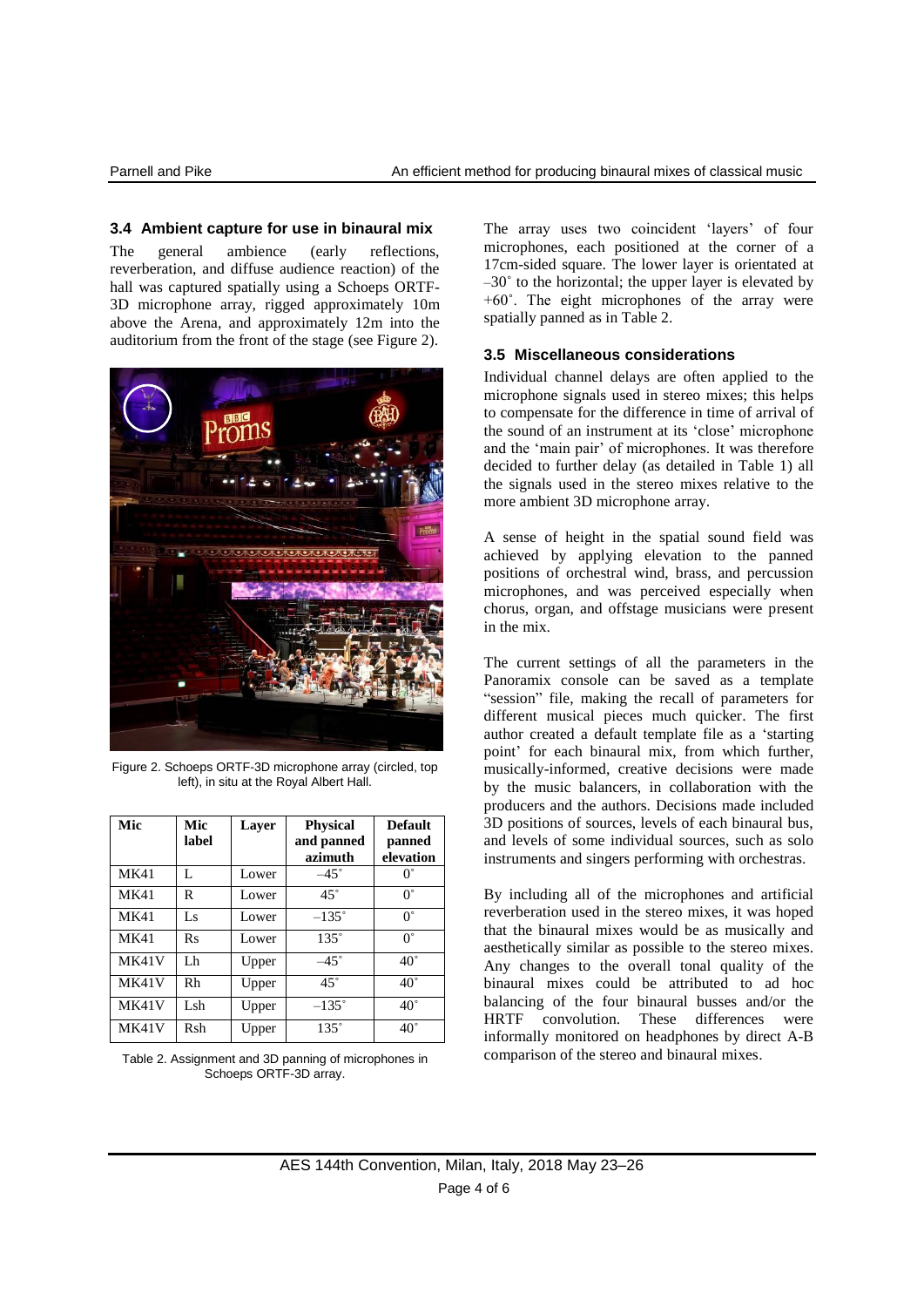#### **3.6 Distribution**

A standalone IP stream was created for the live binaural transmissions; this used a MPEG-DASH stream to transport AAC-LC-encoded audio at 320kbps, the same maximum quality available on the BBC's standard live radio streams. A webpage (http://www.bbc.co.uk/taster/pilots/proms-binaural-2017) including background information, the audio player, and an audience survey was hosted on BBC Taster, an experimental online platform to showcase and gain audience insight in to new technological developments. The player automatically activated when required, according to the pre-programmed schedule of concerts.

Binaural audio clips of each musical piece were uploaded to the BBC Radio 3 programme webpages and made available on a dedicated Proms webpage (http://www.bbc.co.uk/programmes/articles/2913Jx RtQl3ZTvw0wz5C4D1/bbc-proms-in-binauralsound).

# **4 Outcomes**

The method was informally evaluated to find out: (a) if the binaural process retained the tonal and musical qualities of the crafted stereo mixes; (b) what the music balancers thought of using it; and (c) whether it offered an enhanced experience to the audience.

## **4.1 Observations by the authors**

The method provided a semi-automated workflow for creating binaural mixes from the pre-mixed elements used in the stereo mix. By grouping these individual elements into four main binaural busses (Table 1) the creation of binaural mixes was simplified and could be completed quickly. However, some aspects of the binaural mixes required further mixing to obtain satisfactory mixes; for example, in concerto performances or solo performers with an orchestra, solo microphones arranged as stereo pairs did not always transfer well to the binaural mix, and levels of solo microphones often needed altering from the levels in the stereo mix.

Audio busses (of individual input channels), rather than control groups, were occasionally used in stereo mixes; therefore, any level changes made by the balancer to the audio busses did not affect the level of the bus members' channel post-fader outputs. This caused minor, but noticeable, differences between the stereo and binaural music balances.

Musical repertoire involving spatially-positioned performers benefitted most from binaural mixes. For example, Prom 44 featured a piece for onstage ensemble and five groups of instruments dispersed around the hall. This spatial effect was more successfully reproduced in the binaural mix than the stereo mix.

A few concerts included speech presentation from the stage; this was captured using a wireless microphone. Achieving a satisfactory balance between intelligibility and spatial perspective was challenging.

#### **4.2 Responses from music balancers**

Music balancers were impressed by the ease with which binaural mixes could be produced in this way. The level of engagement by balancers with the Panoramix software varied: some were keen to claim ownership of the binaural mixes while others preferred the authors to take control of the binaural mixes; reasons for this variation included lack of knowledge in binaural technology and time constraints hindering involvement in creating the additional mixes.

Balancers generally liked the binaural process and enjoyed the freedom to position microphone sources in three dimensions. There was a range of preferences in the approach to panning, and in the relative levels of 3D ambience and artificial reverberation included in the binaural mixes. Positioning was approached with different aims: some emulated the large width of the orchestral sound stage achieved when listening to their stereo mixes using headphones; others preferred to recreate the frontal sound stage as heard in loudspeaker stereo, which resulted in a narrower orchestral sound stage in the binaural mix, sometimes with a more distant perspective, and sometimes retaining a close focus on the individual musical elements.